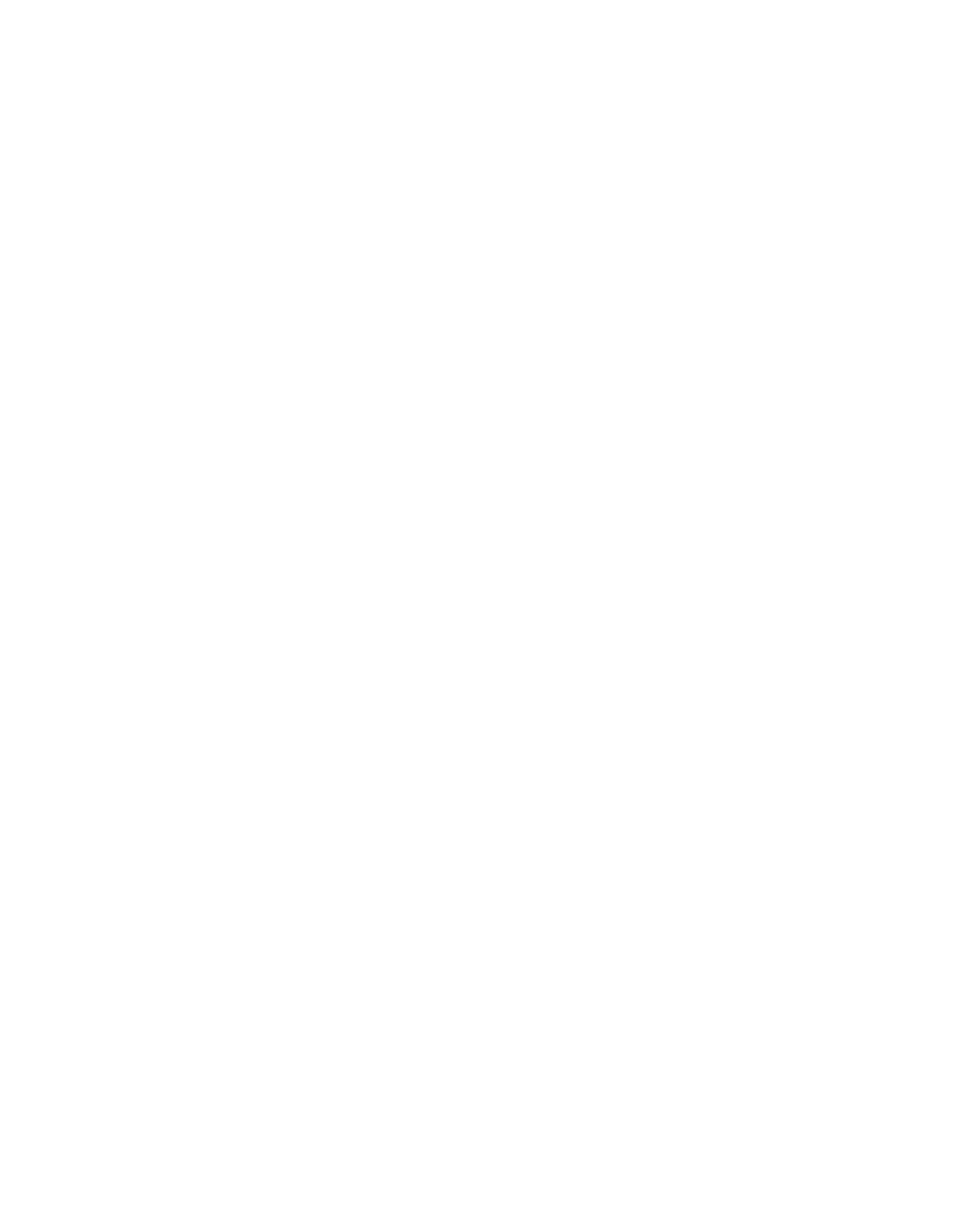#### **BURKE, Justice.**

[¶1] This case comes before us for a second time. Previously, we reversed a judgment in favor of Appellee, John Thorkildsen, because the district court specifically declined to consider parol evidence of an alleged oral agreement regarding repayment of the loan at issue in this case.<sup>1</sup> Following remand, the district court once again entered judgment in favor of Mr. Thorkildsen. The district court found that Appellants, Margot Belden and Fish Creek Design, LLC, had failed to prove the existence of an oral agreement for repayment of the loan and also found against Ms. Belden on her claim that she was an accommodation party to the promissory note at issue. The district court rejected Appellants' attempt to introduce new evidence at the hearing following remand and entered judgment based upon evidence submitted at the trial held in 2005. Appellants challenge the judgment and the district court's refusal to allow submission of additional evidence. We affirm.

### *ISSUES*

[¶2] Appellants present the following issues, which we rephrase:

1. Did the district court abuse its discretion by denying Appellants" request to present additional evidence at the hearing after remand?

2. Was the district court"s finding that Ms. Belden was not an accommodation party clearly erroneous?

3. Was the district court"s finding that Appellants failed to establish the existence of an oral agreement that would require Mr. Thorkildsen to reimburse Appellants for amounts they paid on the promissory notes clearly erroneous?

### *FACTS*

[¶3] Ms. Belden and her son, Sean O"Brien, were partners in an interior design firm, Fish Creek Interiors and Gifts. Mr. Thorkildsen was employed by the partnership as an interior designer. In June 2000, Mr. O"Brien and Mr. and Mrs. Thorkildsen entered into an agreement for the sale of Mr. O"Brien"s 30% partnership interest to the Thorkildsens. The purchase agreement reads as follows:

<sup>1</sup> *Belden v. Thorkildsen*, 2007 WY 68, 156 P.3d 320 (Wyo. 2007).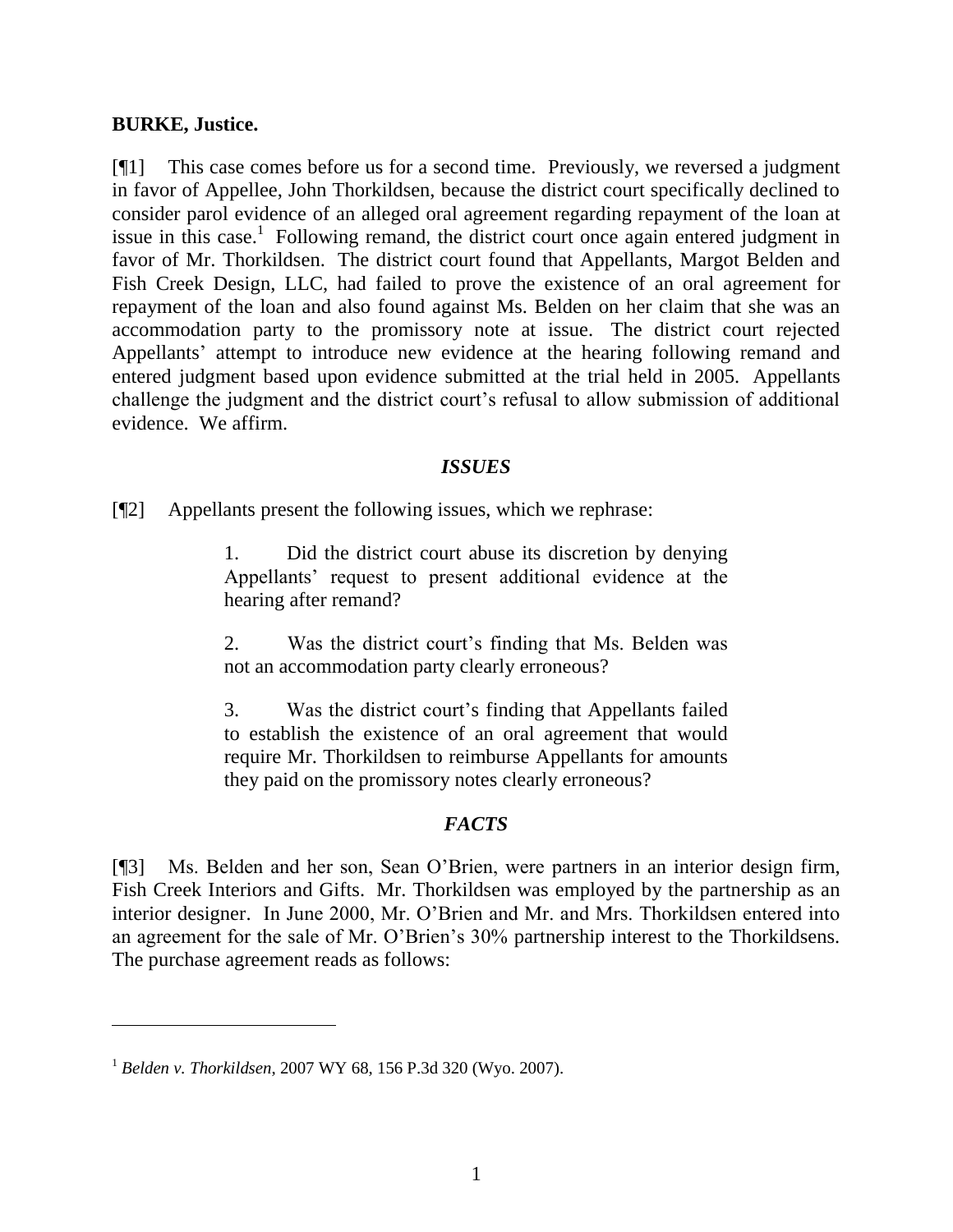It is hereby agreed that John and Stacy Thorkildsen will purchase the 30% ownership of Fish Creek Interiors & Gifts currently owned by Sean O"Brien for \$180,000.00, cash. This is due and payable upon completion of the financing provided by Bank of Jackson Hole, but no later than July 1, 2000.

[¶4] In order to finance the purchase, a loan was obtained from the Bank of Jackson Hole. The loan was secured by a promissory note from the partnership (Note 1) and personal guarantees from Ms. Belden and Mr. Thorkildsen. Ms. Belden also provided the bank with a security interest in "all property of any kind now or at any time hereafter owned by" Ms. Belden. The promissory note identified Fish Creek Interiors and Gifts as the borrower and was signed by "Margot Belden, Partner" and "John E. Thorkildsen, Partner." Over the course of the next year, the partnership made payments on the note. Neither Mr. Thorkildsen nor Ms. Belden made any payments on the note and Mr. Thorkildsen did not reimburse the partnership for any payments that it had made on the loan. The partnership did not seek any reimbursement from Mr. Thorkildsen for any of the payments it had made. The partnership continued to pay Mr. Thorkildsen his salary and also awarded him a bonus of \$10,000.

[¶5] Approximately one year later, Ms. Belden and Mr. Thorkildsen, along with two other persons who previously operated another design firm, formed Fish Creek Design, LLC. As part of the process, the LLC took out loans to pay off the outstanding business debts of both pre-existing businesses. On June 7, 2001 the LLC executed a promissory note (Note 2) to obtain a loan and paid off Note 1. The borrower listed on Note 2 was Fish Creek Design, LLC and the note was signed by "Margot Belden, Fin Mngr," "Cheryl Wery, D Mngr," "John Thorkildsen, Ret Mngr," and "Jacqueline Jenkins, Bus Mngr." The four LLC members also guaranteed Note 2 with separate personal guaranty agreements. Pursuant to the terms of the note, the LLC was required to make monthly payments of \$3,623.44. All payments that were made on the loan were made by the LLC. Mr. Thorkildsen continued to receive his monthly salary. The LLC did not seek reimbursement from Mr. Thorkildsen for any of the loan payments during this time period. Approximately one year after the LLC was formed and the loan obtained, Mr. Thorkildsen"s employment with the LLC was terminated. Thereafter, the LLC continued to make payments on Note 2, but the business eventually failed and Ms. Belden personally paid the remaining balance.

[¶6] Ms. Belden and the LLC initiated litigation against Mr. and Mrs. Thorkildsen in 2004. In their complaint, Appellants sought damages from Mr. Thorkildsen caused by his alleged breach of the LLC"s Operating Agreement and also sought reimbursement from Mr. and Mrs. Thorkildsen for all amounts Appellants had paid on Note 2. Appellants asserted that Mr. Thorkildsen had made an oral agreement to reimburse Appellants for all payments they had made on the loan. Ms. Belden also asserted that she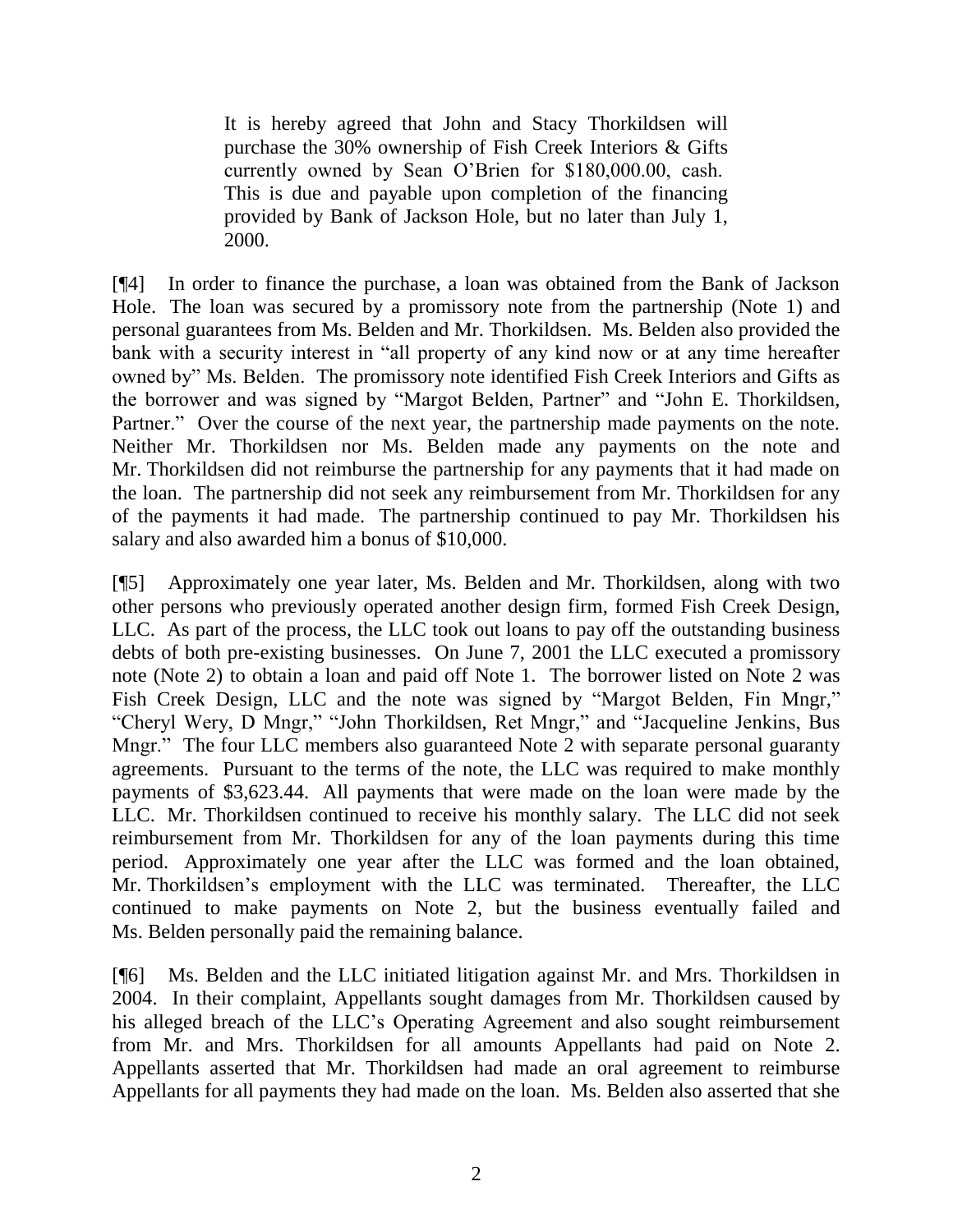had signed the note as an accommodation party for Mr. Thorkildsen and sought reimbursement for the amount she paid on the note to satisfy it after the LLC failed. At the conclusion of the Appellants" case in chief, upon motion of counsel, and without objection from Appellants, the district court dismissed all claims against Mrs. Thorkildsen. At the conclusion of the trial, the district court found in favor of Mr. Thorkildsen on all claims. In rendering its decision, the court specifically stated that it refused to consider parol evidence of the alleged oral agreement of Mr. Thorkildsen regarding repayment of the debt. The court also declined to address Ms. Belden"s claim that she was an accommodation party to the notes. Appellants appealed from the judgment but limited their challenge to the district court's determination that Mr. Thorkildsen was not obligated to repay Appellants for payments they had made on Note 2. We reversed the judgment of the district court. In doing so, we determined that the court erred when it failed to consider parol evidence regarding the alleged oral agreement. *Belden v. Thorkildsen*, 2007 WY 68, ¶¶ 14-17, 156 P.3d 320, 324-25 (Wyo. 2007).

[¶7] The district court scheduled a hearing following remand. Prior to the hearing, Ms. Belden and the LLC indicated their intent to present additional witness testimony at the hearing. The district court denied the request and advised the parties that any judgment rendered would be based on the evidence that had been presented at the original trial. At the hearing, each side presented argument but did not introduce any new evidence. Following the hearing, the parties filed proposed findings of fact and conclusions of law. The court subsequently entered judgment in Mr. Thorkildsen"s favor. It determined that no oral contract existed and that Ms. Belden was not an accommodation party to either promissory note.<sup>2</sup> Appellants now appeal the judgment of the district court.

### *DISCUSSION*

#### **Rejection of Request to Introduce Additional Evidence**

[¶8] After remand, Appellants indicated to the trial court that they wished to present additional evidence to support their claim that Ms. Belden had signed the promissory notes as an accommodation party. Specifically, they sought to present the testimony of two witnesses who were employees of the Bank of Jackson Hole at the time Note 1 was executed. On appeal, Appellants contend that the district court erred in refusing to allow the proposed testimony.

 $2\degree$  The district court made this finding regarding both promissory notes even though Appellants were, according to their complaint, seeking only reimbursement for amounts paid on Note 2.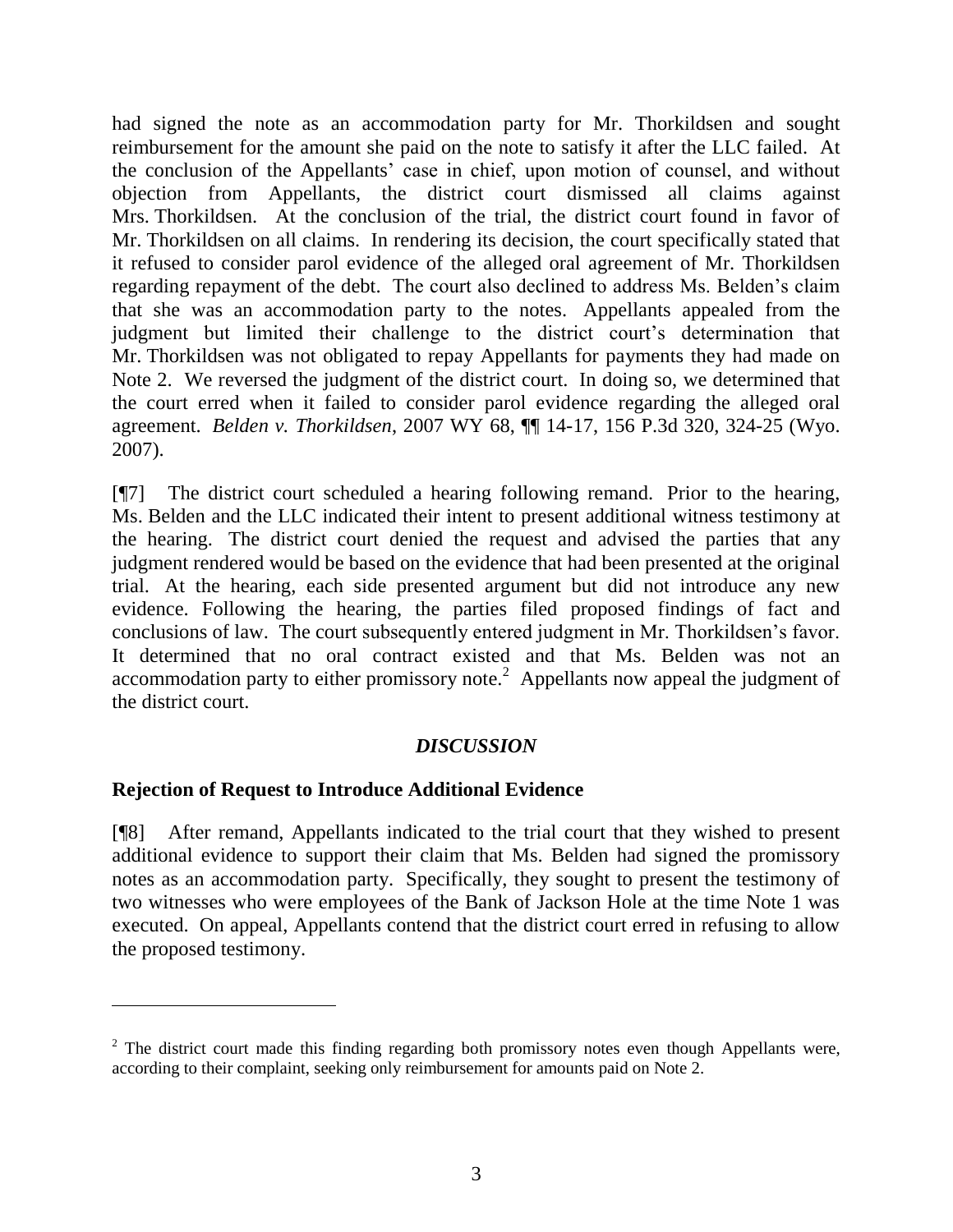[¶9] We review the district court"s decision regarding the receipt of additional evidence at the hearing after remand for an abuse of discretion. *S-Creek Ranch, Inc. v. Monier & Co.*, 518 P.2d 930, 931 (Wyo. 1974). *See also Decker v. State ex rel. Wyo. Med. Comm'n*, 2008 WY 100,  $\P$  20-22, 191 P.3d 105, 119 (Wyo. 2008). In our prior decision in this case, we reversed the original judgment and sentence and remanded the case to the district court "for further proceedings consistent with this opinion." *Belden*, ¶ 21, 156 P.3d at 325. The district court correctly noted that our prior decision only required that the court consider evidence of an oral contract that it had previously admitted, but declined to consider. We did not state or suggest that the court was required to accept additional evidence regarding the accommodation issue.

[¶10] The issue presented is similar to one that we recently resolved in *Decker*, ¶¶ 20-22, 191 P.3d at 119 (*Decker II*). In Mr. Decker"s first appeal, we determined that the Medical Commission failed to make findings of fact that adequately explained its denial of worker"s compensation benefits. *Decker v. State ex rel. Wyo. Med. Comm'n*, 2005 WY 160, ¶ 36, 124 P.3d 686, 697 (Wyo. 2005) (*Decker I*). We remanded the case "for supplemental findings of fact or other proceedings consistent with this opinion." *Id.*, ¶ 42, 124 P.3d at 699. On remand, the Medical Commission made additional findings of fact and entered an order denying benefits. *Decker II*, ¶ 2, 191 P.3d at 108. On appeal from that order, Mr. Decker contended that he should have been allowed to present additional evidence to support his claim. *Id.*, ¶ 20, 191 P.3d at 119. We held that "our mandate did not require the case be reopened to allow additional evidence. It only required the Medical Commission enter a new order more thoroughly explaining the reason for its denial of benefits based on the evidence adduced at the hearing so we could rationally review its decision." *Id.*, ¶ 21, 191 P.3d at 119. We found that the Medical Commission"s order complied with that mandate and that Mr. Decker was not owed "a second bite at the apple." *Id.*, ¶ 22, 191 P.3d at 119.

[¶11] Appellants are in the same position as Mr. Decker. They had the opportunity to present witnesses, including the testimony of the bank personnel at issue here, during the trial in 2005. For reasons not evident in the record, they chose not to present the testimony in that proceeding. The district court complied with our mandate and we find no abuse of discretion in the district court"s decision to refuse admission of additional evidence at the hearing after remand.

#### **Accommodation Party**

[¶12] Ms. Belden contends that she is an accommodation party, and is entitled to recover the amount that she paid on Note 2. An accommodation party is "[a] person who, without recompense or other benefit, *signs a negotiable instrument* for the purpose of being a surety for another party (called the *accommodated party*) to the instrument." *Black's Law Dictionary* 17 (8<sup>th</sup> ed. 1999) (first emphasis added). Accommodation of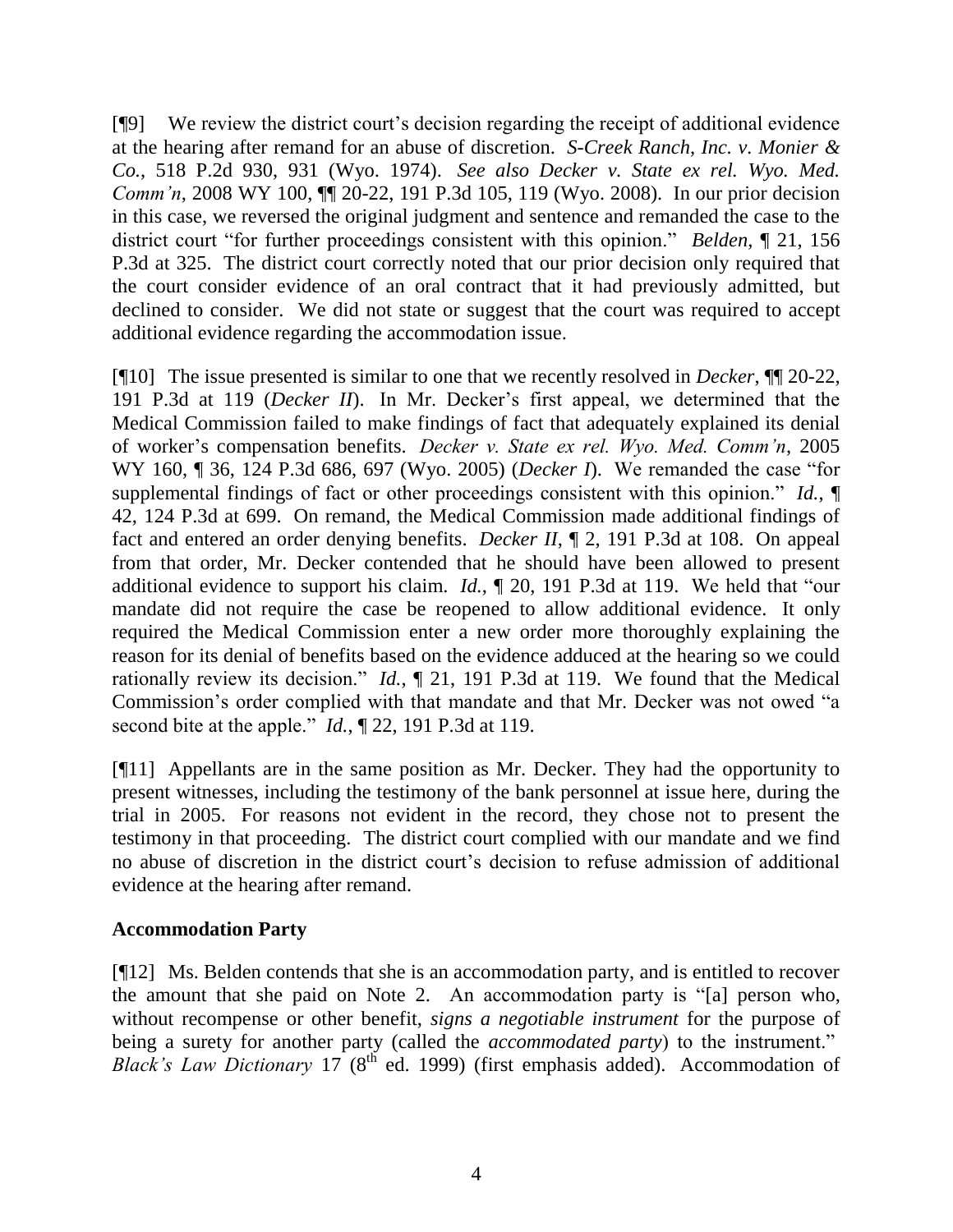negotiable instruments in Wyoming is governed by Wyo. Stat. Ann. § 34.1-3-419 (LexisNexis 2007), which provides in pertinent part:

- (a) If an instrument is issued for value given for the benefit of a *party to the instrument* ("accommodated party") and another *party to the instrument* ("accommodation party") *signs the instrument* for the purpose of incurring liability on the instrument without being a direct beneficiary of the value given for the instrument, the instrument is *signed by the accommodation party* "for accommodation."
	- . . .
- (e) An accommodation party who pays the instrument is entitled to reimbursement from the accommodated party and is entitled to enforce the instrument against the accommodated party. An accommodated party who pays the instrument has no right of recourse against, and is not entitled to contribution from, an accommodation party.

(Emphasis added.)

[¶13] As we have mentioned previously, there are two notes at issue. The maker of the first note was the partnership. Ms. Belden signed Note 1 as "Margot Belden, Partner." Mr. Thorkildsen signed the note as "John E. Thorkildsen, Partner." The evidence is undisputed that Ms. Belden made no payments on Note 1. The maker of Note 2 was the LLC. The evidence is undisputed that the partnership was not a party to Note 2. Ms. Belden signed Note 2 as "Margot Belden, Fin Mngr." Mr. Thorkildsen signed Note 2 as "John Thorkildsen, Ret Mngr." Neither Ms. Belden nor Mr. Thorkildsen signed Note 2 in their individual capacity. Ms. Belden contends that she was an accommodation party to both notes and that the district court erred in finding otherwise.

[¶14] Whether a person is an accommodation party to a negotiable instrument is a question of fact. *See Narans v. Paulsen*, 803 P.2d 358, 360-62 (Wyo. 1990); Wyo. Stat. Ann. § 34.1-3-419 cmt. 3. We review the district court's findings of fact for clear error. *Baker v. Speaks*, 2008 WY 20, ¶ 9, 177 P.3d 803, 806 (Wyo. 2008).

> The factual findings of a judge are not entitled to the limited review afforded a jury verdict. While the findings are presumptively correct, the appellate court may examine all of the properly admissible evidence in the record. Due regard is given to the opportunity of the trial judge to assess the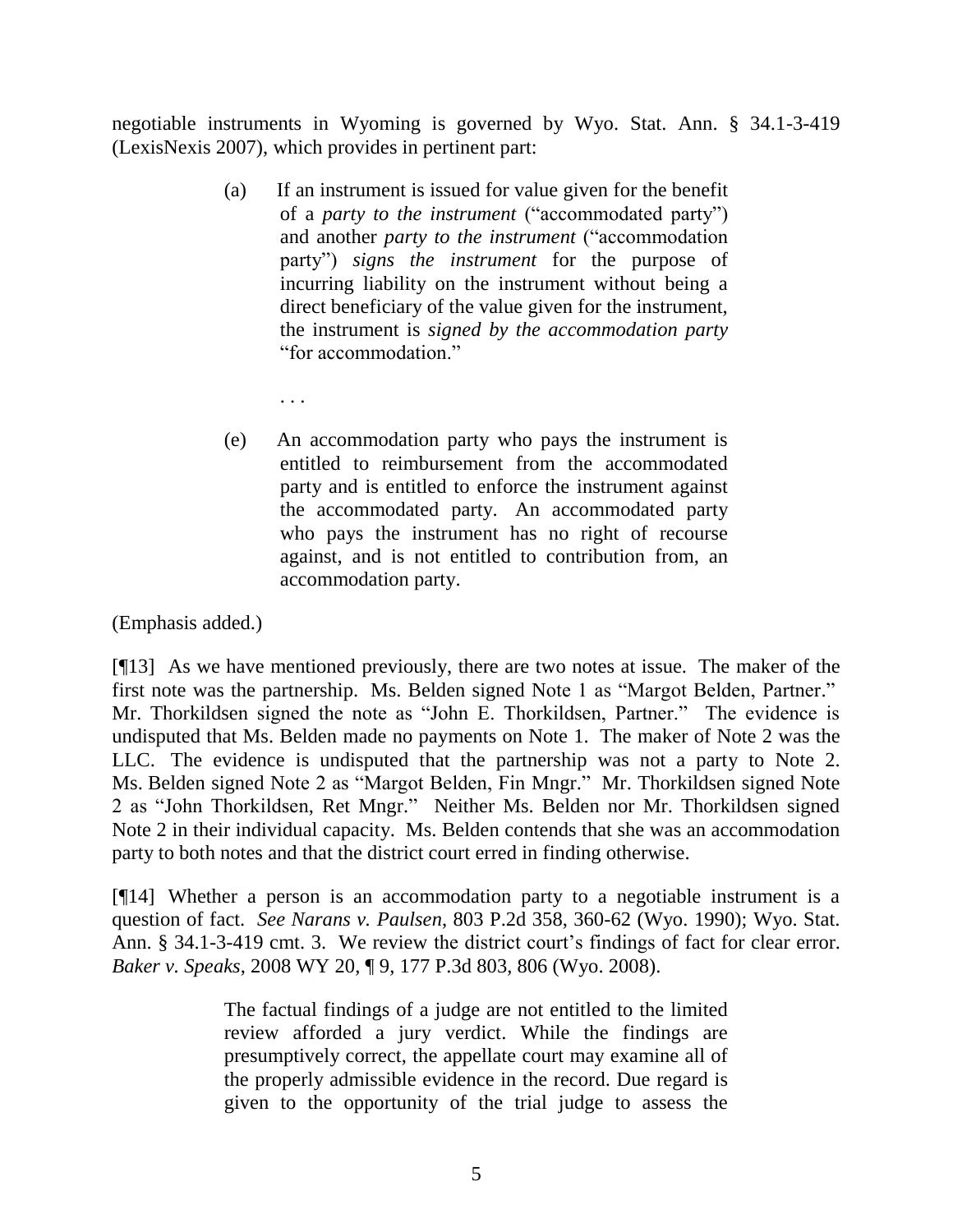credibility of the witnesses, and our review does not entail reweighing disputed evidence. Findings of fact will not be set aside unless they are clearly erroneous. A finding is clearly erroneous when, although there is evidence to support it, the reviewing court on the entire evidence is left with the definite and firm conviction that a mistake has been committed.

*Piroschak v. Whelan*, 2005 WY 26, ¶ 7, 106 P.3d 887, 890 (Wyo. 2005) (quoting *Harber v. Jensen*, 2004 WY 104, ¶ 7, 97 P.3d 57, 60 (Wyo. 2004)).

[¶15] In rejecting Ms. Belden's accommodation claim,<sup>3</sup> the district court stated:

4. The Court finds that there is no evidence within or without the promissory note to establish the plaintiff as an accommodation maker on the LLC note to the Bank of Jackson Hole. The evidence shows that the plaintiff was the instigator for the formation of the new design company. The company needed more money to pay the lease payments, and employees. The members of the LLC brought in various of their assets: her lease and location, customers, design projects in progress or planning, expertise, and so forth, along with their various, substantial, and additional business debt. She and one of the members . . . purchased a nursery across the street, in order to expand their design capabilities. Plaintiff, more than any of the others, stood to benefit by the new company, with her expectation of stability and increased

 $\overline{a}$ 

10 C.J.S. *Bills and Notes* § 142 (Supp. 2008) (footnotes and paragraph break omitted). Ms. Belden makes no argument and cites no authority to support her characterization of Note 2 as a renewal note.

 $3$  Although Ms. Belden devotes considerable time in her brief discussing Note 1, there is no evidence in the record that she made any payments on that note. Ms. Belden appears to discuss Note 1 because she contends that she signed Note 1 as an accommodation party and characterizes Note 2 as a renewal of Note 1.

The term "renewal," as applied to a note, means the reestablishment of the particular contract for another period of time. A renewal, as distinguished from a mere extension, is usually evidenced by a new note or other instrument. A note is "renewed" when a new note evidencing the same obligation is executed and delivered by the maker to the holder of the old note. Renewal does not entail a surrender of the outstanding note. A note is a renewal of an earlier note only if they involve the same obligation.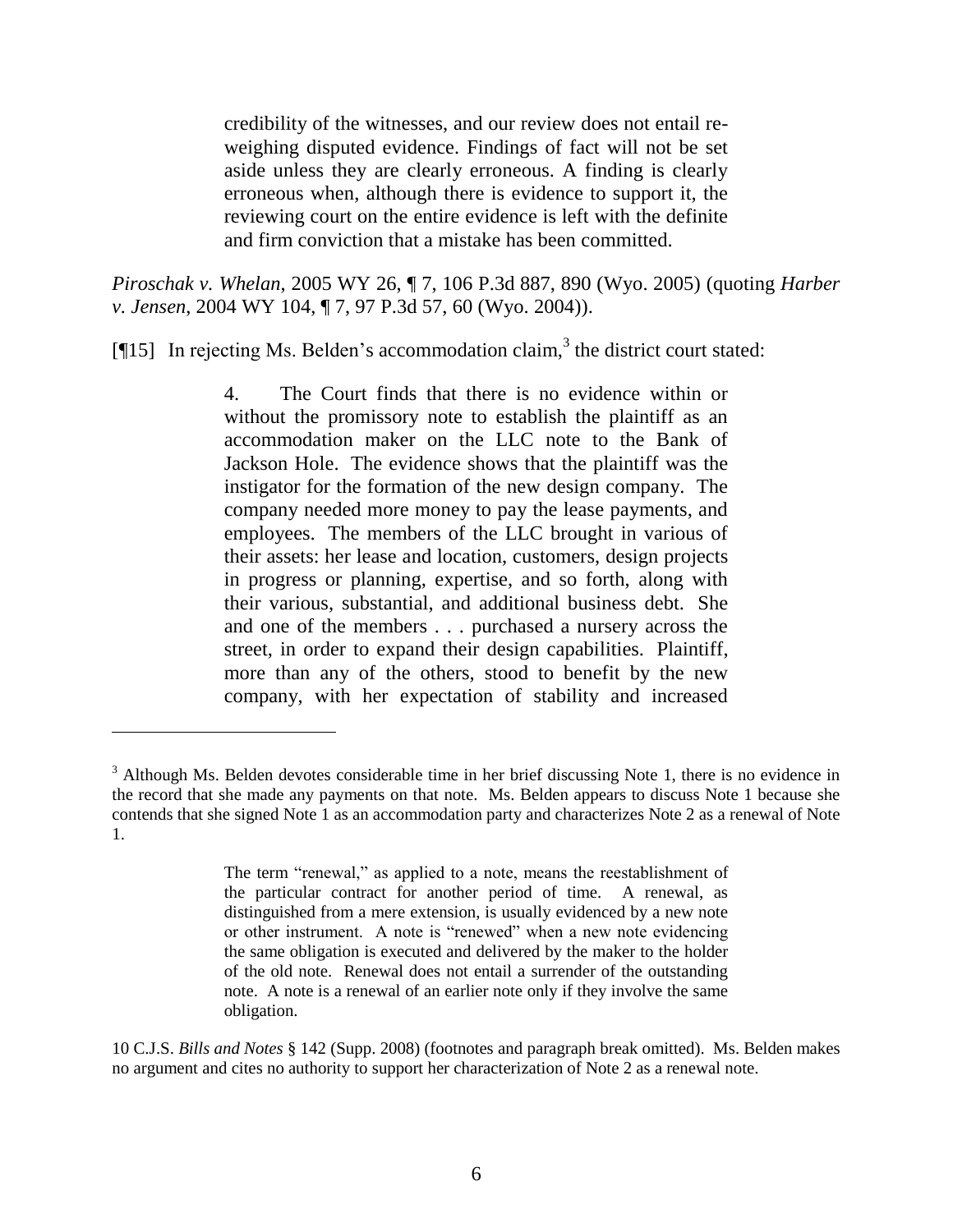profits. All the evidence outside the note points to the benefits and value flowing to plaintiff from the success of this venture at the time it was funded.

5. The plaintiff has failed to sustain her burden of proof by credible, substantial evidence that she signed either of the two notes in question as an accommodation maker.

[¶16] Ms. Belden relies heavily upon *Narans v. Paulsen* to support her challenge to the district court's finding that she was a direct beneficiary of the loan proceeds and, therefore, not an accommodation party. 803 P.2d 358 (Wyo. 1990). In *Narans*, we addressed the question of whether Dr. Paulsen was an accommodation party. *Id.* at 359. At issue in *Narans*, was whether Dr. Paulsen had benefited directly from the loan. We set forth the following framework for determining whether a party to a promissory note is an accommodation party:

> A party claiming accommodation maker status has the burden of proof on the point. That a party signs as a co-maker does not establish that he is not an accommodation maker. A party cannot be an accommodation maker with respect to his own debt. . . . Whether one is an accommodation maker is a question of the intentions of the party claiming that status, the party alleged to be the accommodated party, and the party holding the note when the alleged accommodation maker signed the note. If the accommodation maker status is not readily apparent from the face of the note itself, parol evidence is admissible to establish the intentions of those concerned. A party who does not directly benefit from the note is likely to be held to be an accommodation maker. . . .

> No one of the above factors conclusively establishes the maker's status. Generally speaking, the courts have applied a two-stage analysis with these factors in mind. In the first stage, the court simply examines the note or renewals in question for evidence of any expression of limitation of liability accompanying the maker's signature. If no such expression is evident, as there was not on either the original note or any of the renewals in this case, the fact finder moves to the second stage and considers parol evidence as previously described.

*Id.* at 361 (citations omitted). Applying this analysis, we affirmed the district court's conclusion that Dr. Paulsen was an accommodation party and held that the district court"s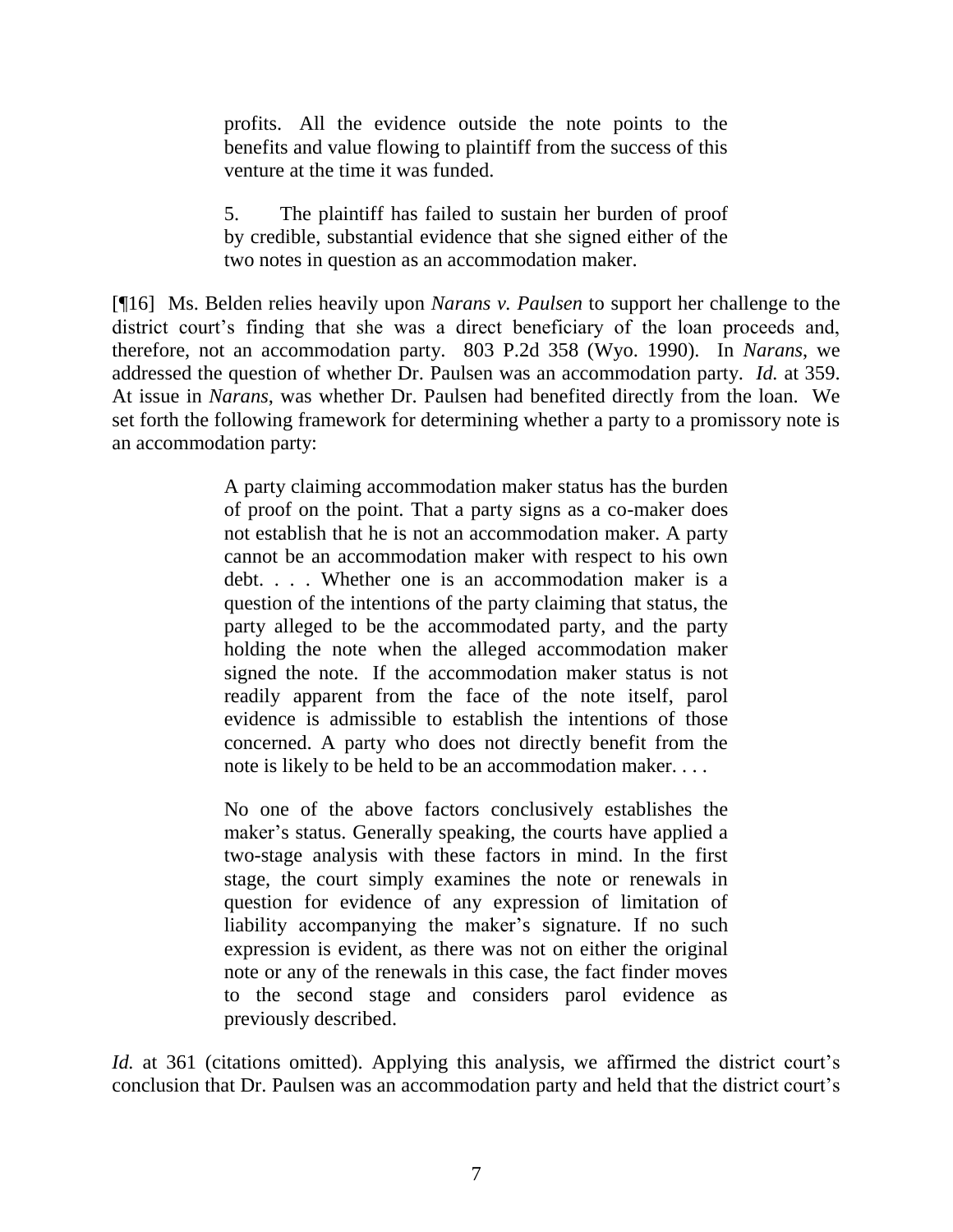finding that Dr. Paulsen had not benefited directly from the loan was not clearly erroneous. *Id.* at 361-62. Here, Appellants contend that the district court's finding that Ms. Belden benefited from the promissory note was clearly erroneous. We need not address that finding, however. Implicit in the first step of our *Narans* analysis is the proposition that the person claiming to be an accommodation party is a party to the instrument. In this case, the instrument clearly shows that Ms. Belden was not a party to Note 2.

[¶17] In *Narans*, it was undisputed that Dr. Paulsen was a party to the note. He and several other partners had signed a promissory note in the name of the partnership, Energy Inn Partnership. *Id.* This note was renewed several times, including once after Dr. Paulsen had effectively left the partnership. *Id.* at 360. On that occasion, despite having left the partnership, Dr. Paulsen signed the renewal note as a partner of Energy Inn Partnership and as an individual. *Id.* After the partnership defaulted, Dr. Paulsen paid off the note. *Id.* He subsequently claimed accommodation party status and pursued a cause of action against the remaining partners. *Id.*

[¶18] In upholding the district court's decision that Dr. Paulsen was an accommodation party, we found it significant that "Dr. Paulsen"s signature reappear[ed] on the last renewal . . . not once but twice. Although he signed as a partner, he also signed as an individual." *Id.* at 362. We determined that the district court's conclusion that Dr. Paulsen was an accommodation party was "adequately supported by record evidence and not contrary to the great weight of the evidence." *Id.*

[¶19] In the current case, however, Ms. Belden is not a party to Note 2. Wyo. Stat. Ann. § 34.1-3-419 plainly requires that the accommodated and the accommodating parties be parties to the notes. Note 2 quite clearly had only one maker, the LLC. Although the signatures of all four members appear, they signed only in their capacities as officers of the LLC. The LLC"s name precedes all four signatures, and each member"s title is shown next to the printed name. Unlike the circumstances of *Narans*, where Dr. Paulsen"s signature on the final renewal appeared twice—as a partner and as an individual—both Ms. Belden's and Mr. Thorkildsen's signatures appear only as officers of the LLC. Ms. Belden cannot be an accommodation party and Mr. Thorkildsen cannot be an accommodated party.

[¶20] Ms. Belden"s uncontradicted testimony that all four members signed separate guaranty agreements does not alter our analysis. The guaranty agreements do not make the shareholders parties to the promissory notes. *See Transamerica v. Naef*, 842 P.2d 539, 543 (Wyo. 1992). "A guaranty creates nothing more than a contract to pay the debt of another," and is "secondary" to the instrument it guarantees. *Lee v. LPP Mortg. Ltd.*, 2003 WY 92, ¶ 27, 74 P.3d 152, 162 (Wyo. 2003). *Accord*, *e.g.*, *Builders Supply Co. v. Czerwinski*, 748 N.W.2d 645, 654 (Neb. 2008); *Dunn Indus. Group, Inc. v. City of Sugar Creek*, 112 S.W.3d 421, 434 (Mo. 2003); *McDonald v. Nat'l Enters., Inc.*, 547 S.E.2d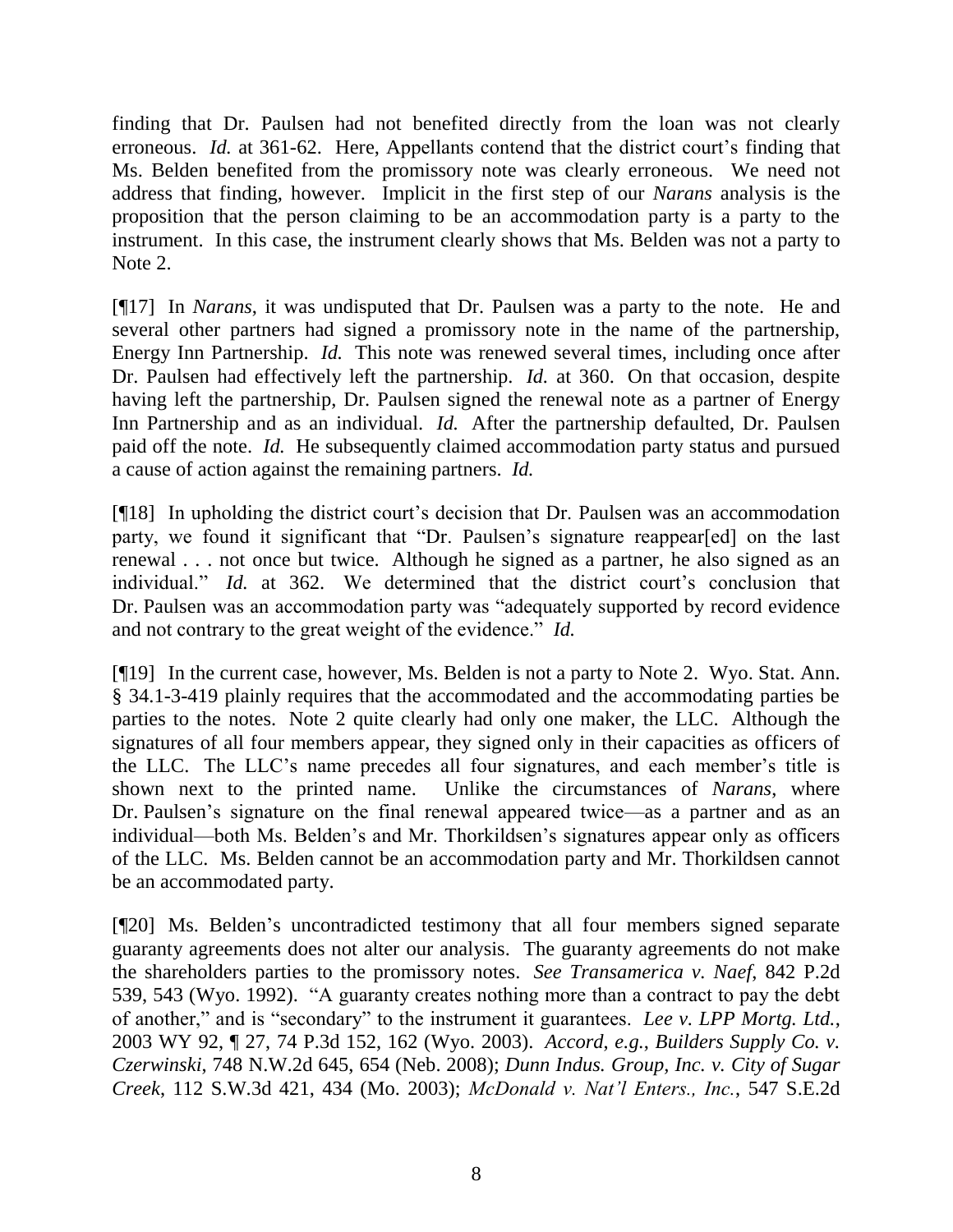204, 207 (Va. 2001). Because the only maker of Note 2 was the LLC , neither it nor Ms. Belden may recover from Mr. Thorkildsen pursuant to Wyo. Stat. Ann. § 34.1-3- 419(e).

[¶21] To summarize, neither Ms. Belden nor Mr. Thorkildsen signed Note 2 in their individual capacities and were not "parties" to the note. Accordingly, Ms. Belden cannot be an accommodation party. In light of this determination, it is not necessary for us to determine whether the district court's factual finding that Ms. Belden directly benefited from the loan was clearly erroneous.

#### **Separate Oral Contract**

[¶22] Ms. Belden contends that the district court erred when it concluded that no independent oral contract between her and Mr. Thorkildsen existed. The party seeking to establish the existence of the oral contract bears the burden of proof. *In re Estate of Bell*, 726 P.2d 71, 75 (Wyo. 1986). ""Whether an oral contract exists is a question of fact to be determined by the trier of fact."" *Meima v. Broemmel*, 2005 WY 87, ¶ 58, 117 P.3d 429, 448 (Wyo. 2005) (quoting *Fowler v. Fowler*, 933 P.2d 502, 504 (Wyo. 1997)). We review findings of fact using a clearly erroneous standard.<sup>4</sup> Belden, 11, 156 P.3d at 323. This Court does not reweigh evidence.

> We sustain a trial court's findings and judgment on questions of fact unless they are clearly erroneous or contrary to the great weight of the evidence. In making such a determination, we examine the evidence in a light most favorable to the prevailing party, without considering evidence of the other party which conflicts.

*71 Const. v. Wesco Elec., Inc.*, 924 P.2d 991, 993 (Wyo. 1996).

[¶23] The district court found as follows:

<sup>&</sup>lt;sup>4</sup> Ms. Belden contends that we should employ a less deferential standard of review because the initial trial occurred approximately two years prior to the district court's resolution of the issues now before us. She asserts that at the time of its decision, the district court was in the same position as this Court, *i.e.*, viewing transcripts rather than live testimony. Ms. Belden presents no authority from this or any jurisdiction that suggests an appellate court"s standard of review should vary depending on the time that has elapsed in the district court between admission of evidence and issuance of a final judgment. Moreover, there is no indication that the district court was hampered in its ability to evaluate the credibility of witness testimony or other evidence. We decline Ms. Belden"s invitation to alter our standard of review.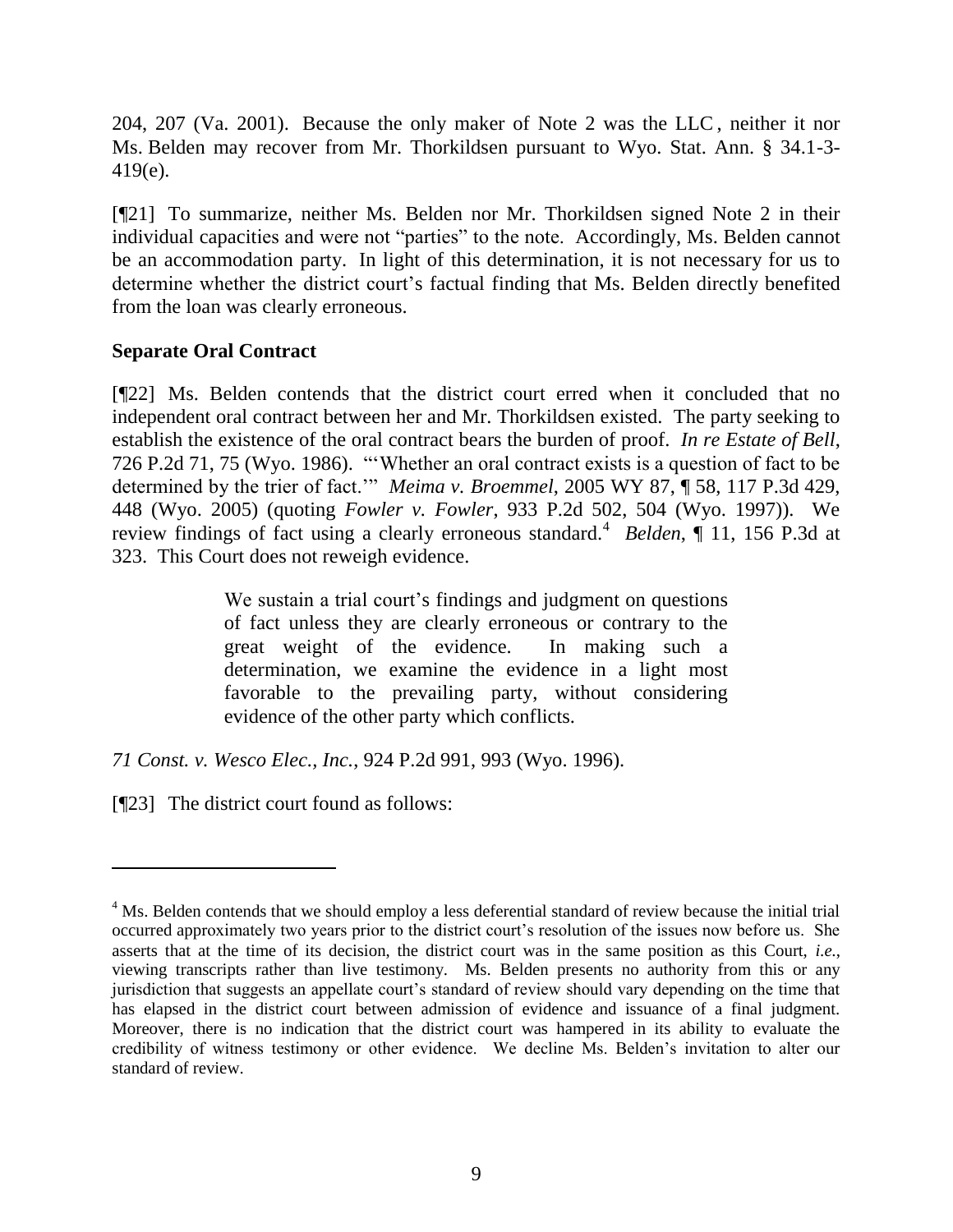1. The Plaintiff Margot Belden contends that beyond the Promissory Note signed by Belden and Thorkildsen as partners of [Fish Creek Interiors and Gifts], she and John Thorkildsen also entered into an oral agreement. According to Belden, the oral agreement provided that [the partnership] would make the payments and John would repay that debt or those payments with both bonuses and commissions from his earnings at [the partnership]. Thorkildsen, on the other hand, testified that he and Belden orally agreed that [the partnership] would make the monthly payments for partnership debt on [Note 1] to the Bank of Jackson Hole; and, if Thorkildsen were to receive bonuses or commissions, he had the option to pay those commissions and bonuses to the Bank of Jackson Hole toward the payment of [Note 1].

. . .

2. The Court finds no credible evidence to support the fact that John Thorkildsen was to be liable for [Note 2] on account of the oral agreement described above. This finding is based upon the following evidence and inferences:

- a. There is nothing in the LLC loan documentation or other accompanying writings referencing, indicating, or even suggesting that the \$151,781 partnership loan paid by the LLC was to be repaid to the LLC by John Thorkildsen. The oral agreement pertained to the payment of [Note 1]. There is no evidence of a new oral or written agreement that the debt would be paid by John Thorkildsen to the LLC. That debt was paid by the LLC according to the new note. The face of [Note 2] recites "Borrowers agree that principal will be reduced to a minimum of \$70,000 by October 27, 2001 plus accrued interest; remaining balance will then be reamortized for monthly payments using the original maturity date." The whole structure of the repayment of [Note 2] was different from that under [Note 1], and the testimony regarding the oral agreement between plaintiff and defendant.
- b. The LLC paid all of the payments for the debt . . . . The parties pooled their assets and liabilities into a new company. No mention is made that [any] of them,